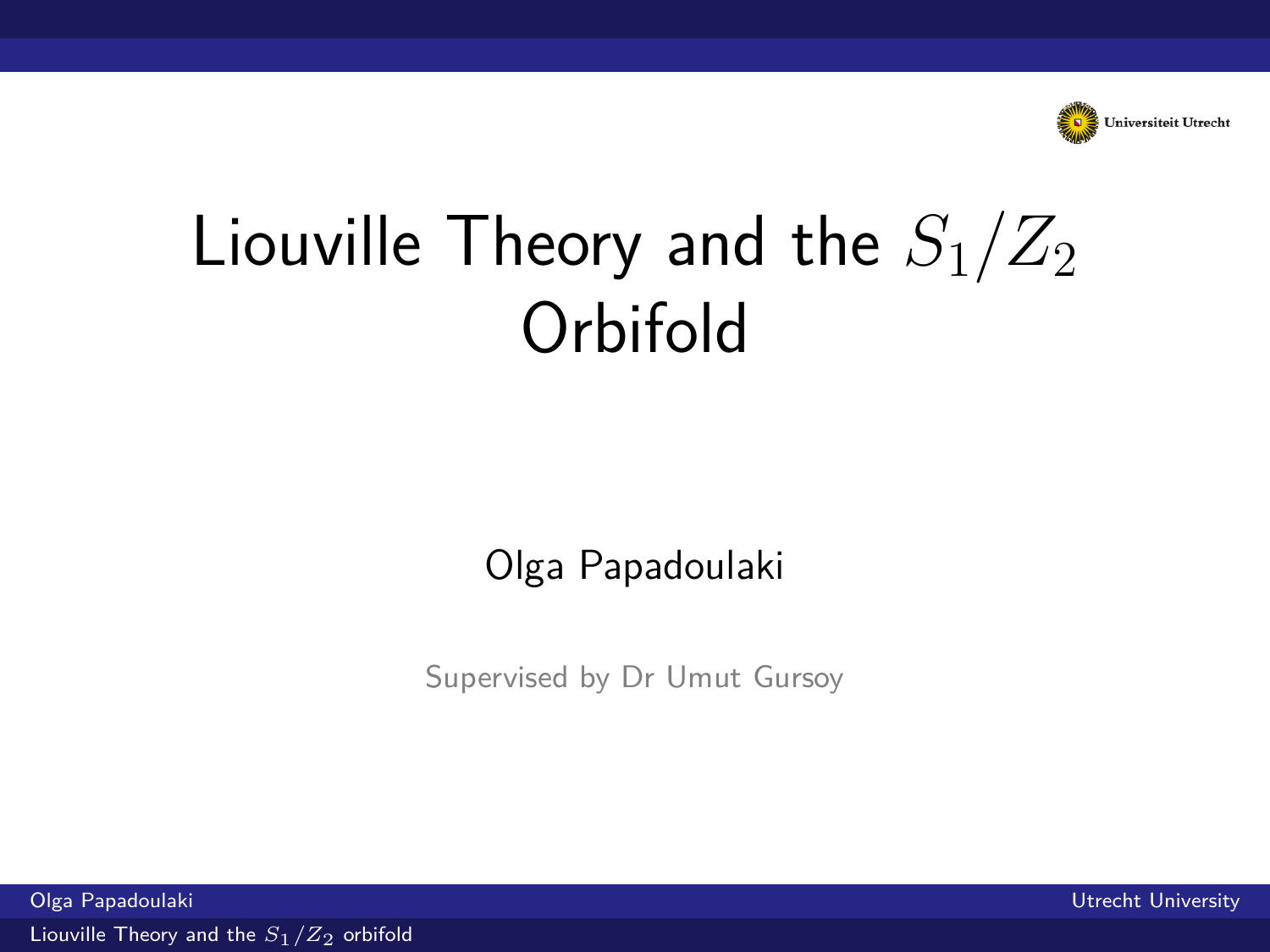## Polyakov Path Integral

 $\triangleright$  Using Polyakov formalism the String Theory partition function is:

$$
Z = \int \mathcal{D}g \mathcal{D}X \, \exp\left(-S[X; g] - \mu_0 \int d^2 z \sqrt{g}\right) \tag{1}
$$

$$
S[X; g] = \frac{1}{4\pi} \int d^2 z \, g^{ab} \partial_a X^I \partial_b X^I \tag{2}
$$

 $X^I$  are bosonic fields and  $I=1,..,d$ 

**K ロ ▶ K 個 ▶ K ミ ▶ K**  $\Omega$ 

Olga Papadoulaki Utrecht University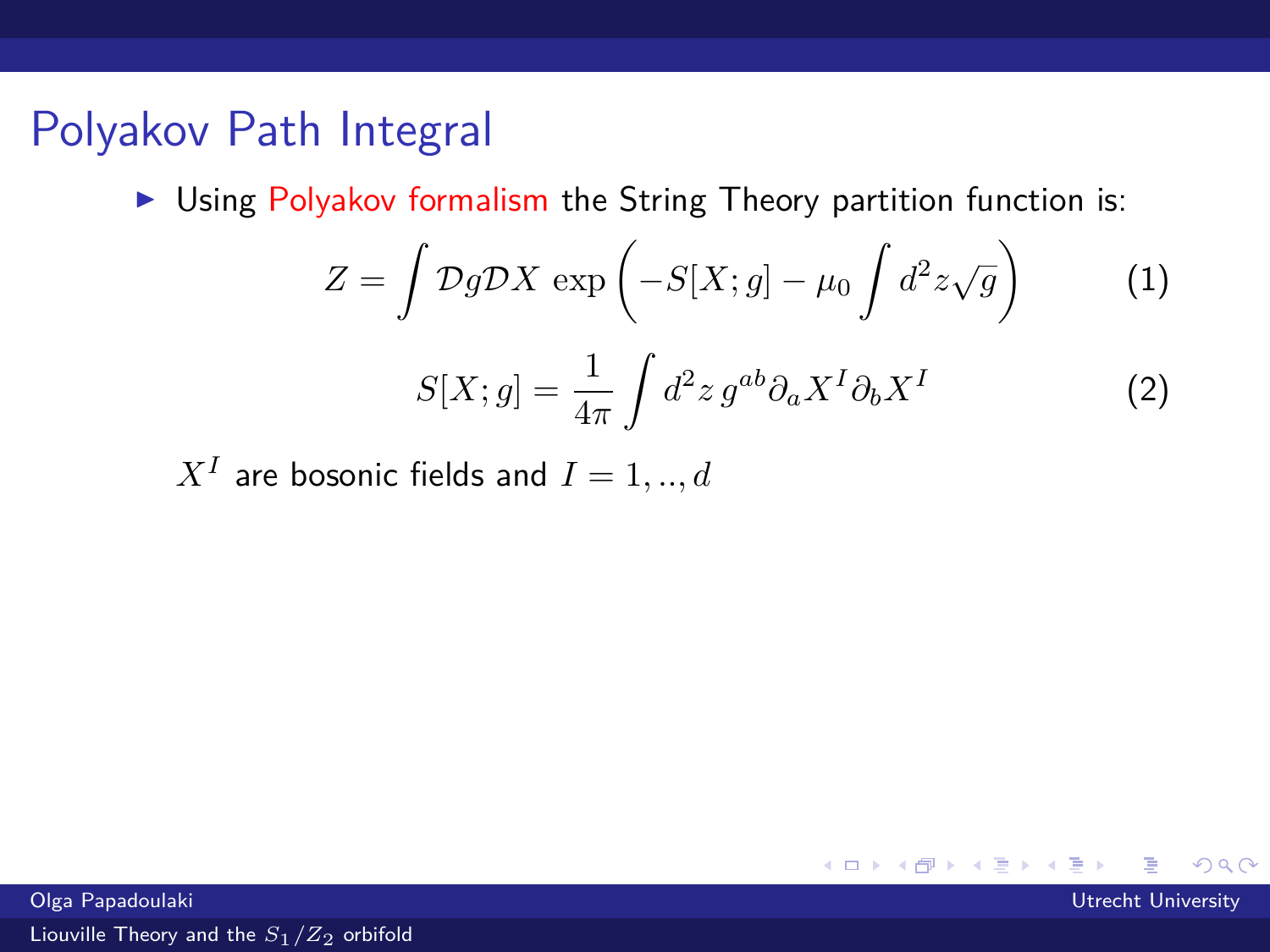#### Polyakov Path Integral

 $\triangleright$  Using Polyakov formalism the String Theory partition function is:

$$
Z = \int \mathcal{D}g \mathcal{D}X \, \exp\left(-S[X; g] - \mu_0 \int d^2 z \sqrt{g}\right) \tag{1}
$$

$$
S[X; g] = \frac{1}{4\pi} \int d^2 z \, g^{ab} \partial_a X^I \partial_b X^I \tag{2}
$$

 $X^I$  are bosonic fields and  $I=1,..,d$ 

 $\triangleright$   $\mathcal{D}a$ ,  $\mathcal{D}X$  are *invariant* under world-sheet diffeomorphism transformations but *not* under Weyl tranformations such as:

$$
g_{ab} \to e^{\sigma} g_{ab} \tag{3}
$$

メロト メタトメ ミトメ

 $\Omega$ 

Under Weyl transformation the  $\mathcal{D}_qX$  transforms as

$$
\mathcal{D}_{e^{\sigma}g}X = e^{\frac{d}{48\pi}S_L(\sigma)}\mathcal{D}_gX\tag{4}
$$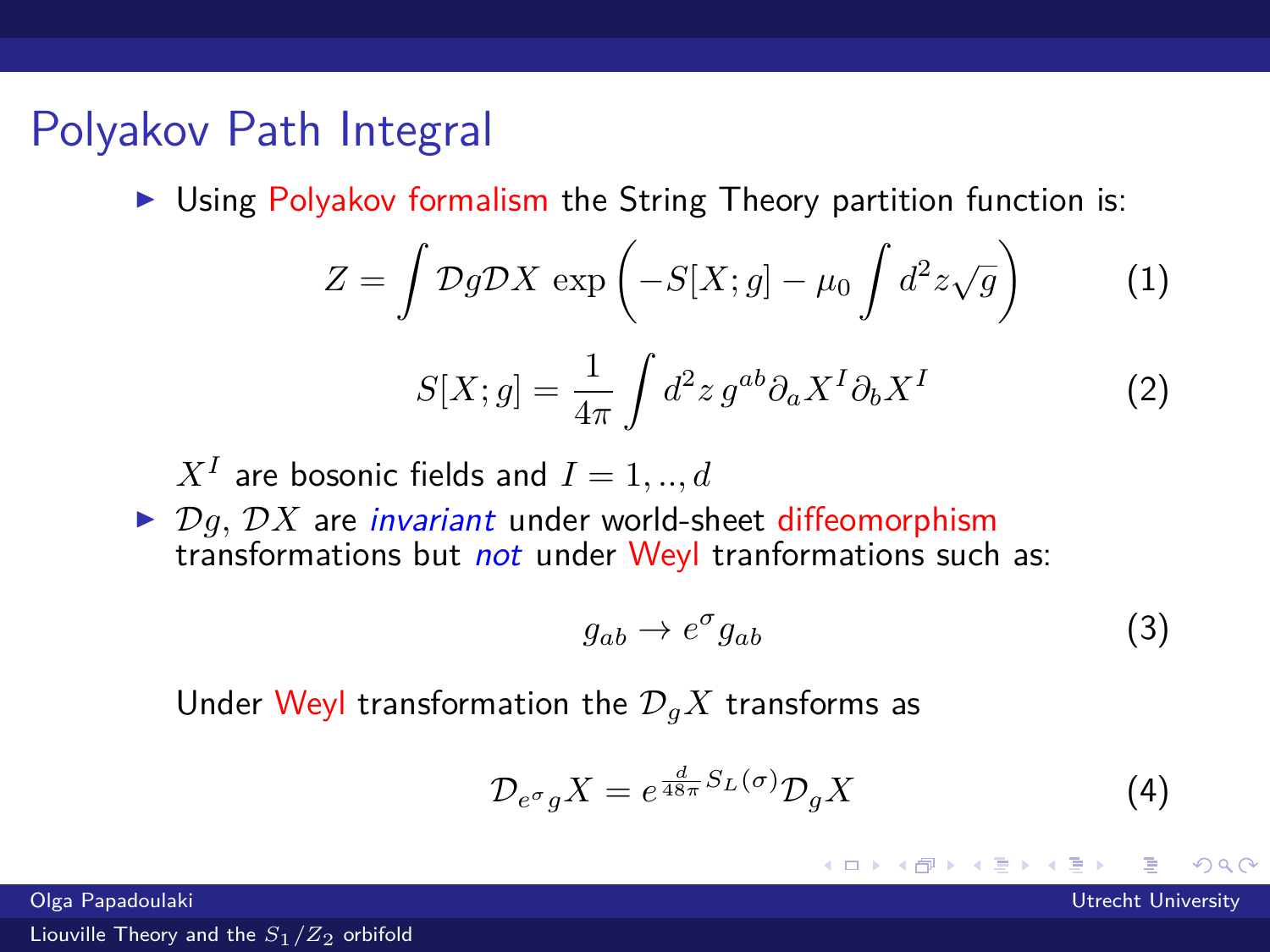#### Liouville Action

 $\blacktriangleright$  *S<sub>L</sub>* is the Liouville Action.

$$
S_L(\sigma) = \int d^2 z \sqrt{g} \left( \frac{1}{2} g^{ab} \partial_a \sigma \partial_b \sigma + R \sigma + \mu e^{\sigma} \right) \tag{5}
$$

**K ロ ▶ K 御 ▶ K 君 ▶ K 君** 

 $299$ 

∍

Olga Papadoulaki Utrecht University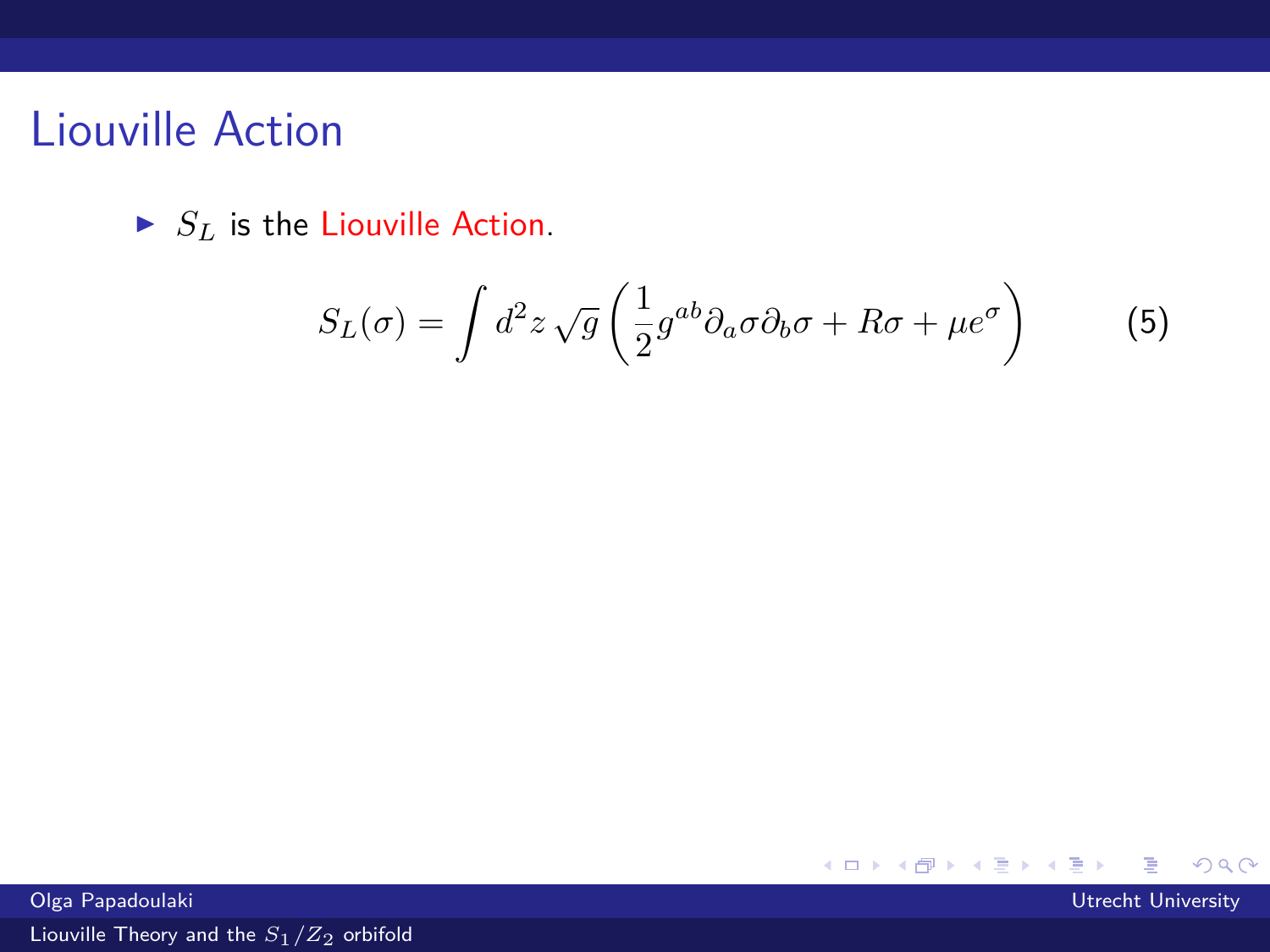#### Liouville Action

 $\blacktriangleright$  *S*<sub>*L*</sub> is the Liouville Action.

$$
S_L(\sigma) = \int d^2 z \sqrt{g} \left( \frac{1}{2} g^{ab} \partial_a \sigma \partial_b \sigma + R \sigma + \mu e^{\sigma} \right) \tag{5}
$$

メロメ メタメメ ミメメ 毛

- $\triangleright$  The *metric's integration measure*  $\mathcal{D}q$  is also *not- invariant* under Weyl transformations.
- $\triangleright$  To perform the *integration with respect to the metric*, we decompose the fluctuation of the metric *δgab* into the diffeomorphism  $u_a$ , Weyl transformation  $\sigma$  and the moduli Y.
- $\triangleright$  Dividing the path integral measure by the gauge (diffeomorphism) volume, we are left with the *integration* over the Weyl transformation and the moduli.
- $\triangleright$  The *Jacobian* for this change of variables can be calculated via the Fadeev-Popov method, introducing the *ghost fields*  $b, \overline{b}, c, \overline{c}$ .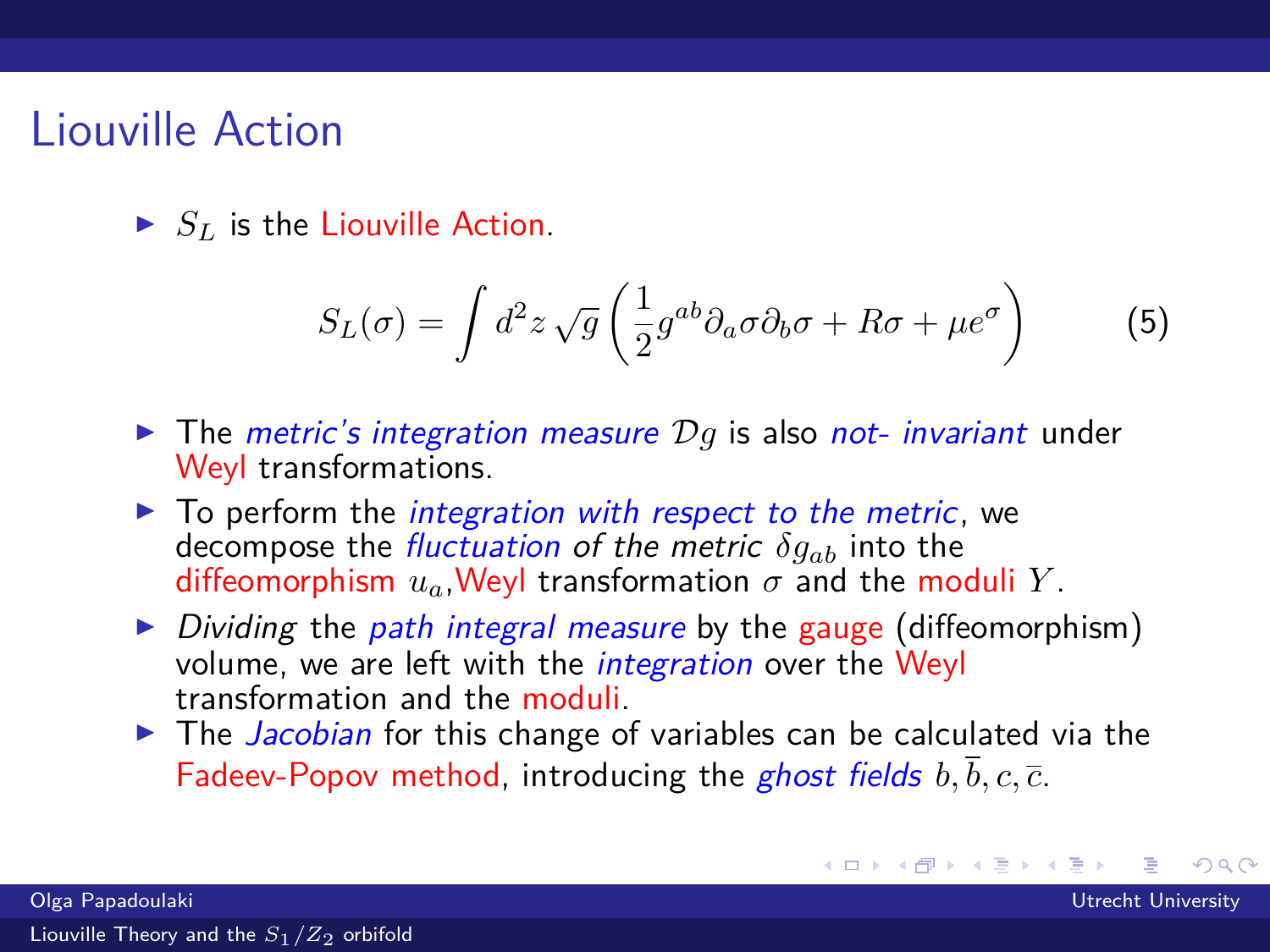#### Critical String Case I

$$
\int \mathcal{D}b\overline{b}\mathcal{D}c\overline{c} \exp\left(-\int d^2z\sqrt{g}\left(b\overline{\nabla}c+\overline{b}\nabla\overline{c}\right)\right) \tag{6}
$$

and the transformation reads,

$$
\mathcal{D}_{e^{\sigma}g} \left( bc \right) = e^{-\frac{26}{48\pi} S_L(\sigma)} \mathcal{D}_g \left( bc \right) \tag{7}
$$

**K ロ ⊁ K 倒 ≯ K** 

э

- $\triangleright$  One can notice that in the case  $d = 26$  the anomaly from  $\mathcal{D}_qX$ cancels the one from D*g*.
- $\triangleright$  The theory is Weyl invariant and we have the case of Bosonic Critical String Theory.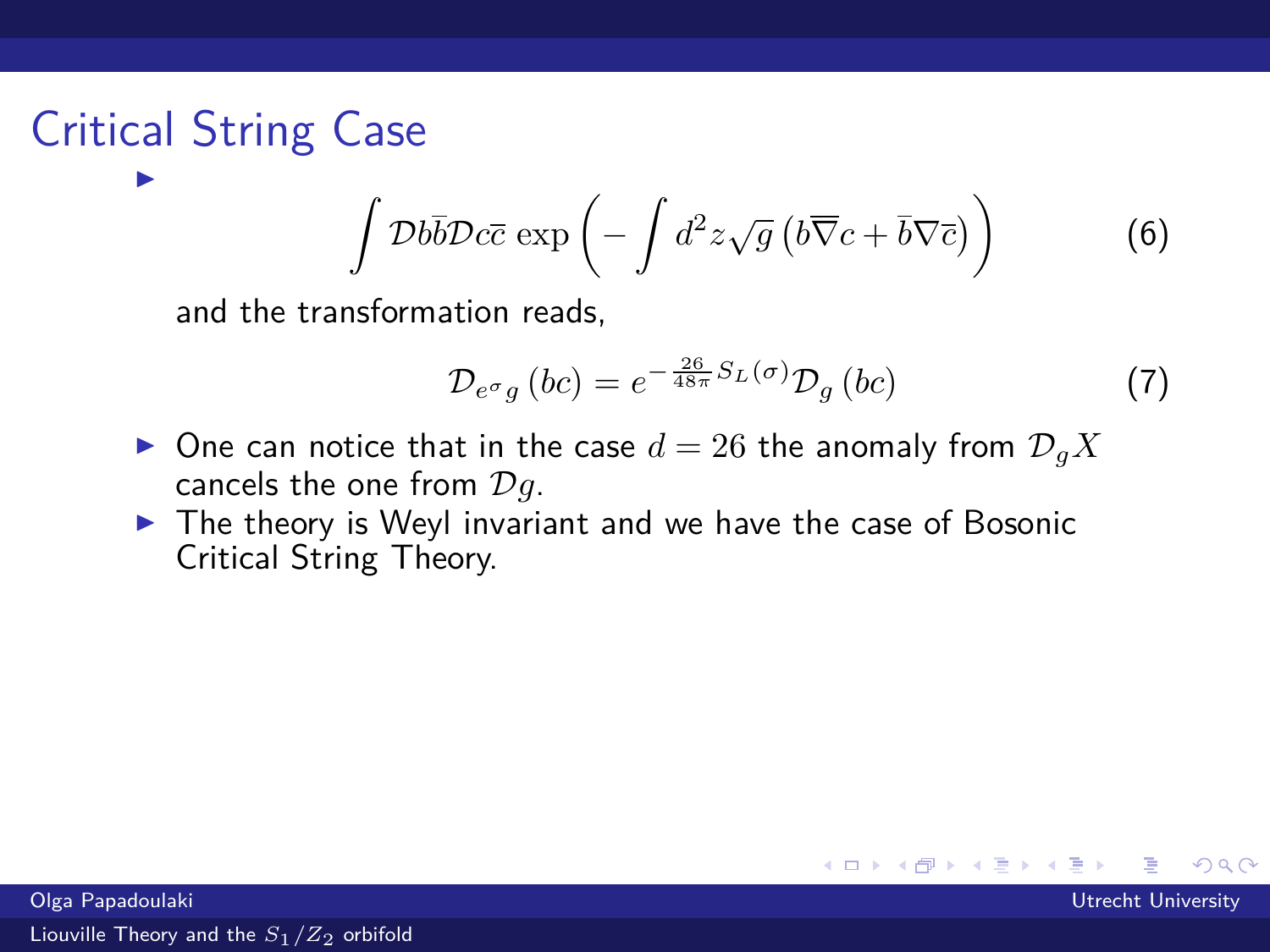#### Critical String Case I

$$
\int \mathcal{D}b\overline{b}\mathcal{D}c\overline{c} \exp\left(-\int d^2z\sqrt{g}\left(b\overline{\nabla}c+\overline{b}\nabla\overline{c}\right)\right) \tag{6}
$$

and the transformation reads,

$$
\mathcal{D}_{e^{\sigma}g} \left( bc \right) = e^{-\frac{26}{48\pi} S_L(\sigma)} \mathcal{D}_g \left( bc \right) \tag{7}
$$

メロト メタト メミトメ

 $\Omega$ 

- $\triangleright$  One can notice that in the case  $d = 26$  the anomaly from  $\mathcal{D}_qX$ cancels the one from D*g*.
- $\triangleright$  The theory is Weyl invariant and we have the case of Bosonic Critical String Theory.
- ▶ But we are interested in 2D String Theory (Non-Critical string theory).
- In this case, by choosing the conformal gauge  $g_{ab} \rightarrow e^{\phi} \hat{g}_{ab}$ , the string theory action takes the form:

$$
Z = \int dY \mathcal{D}_{e^{\phi}\hat{g}} \phi \mathcal{D}_{e^{\phi}\hat{g}} bc \mathcal{D}_{e^{\phi}\hat{g}} X \exp(-S[X; \hat{g}] - S[bc; \hat{g}]) \tag{8}
$$

Olga Papadoulaki Utrecht University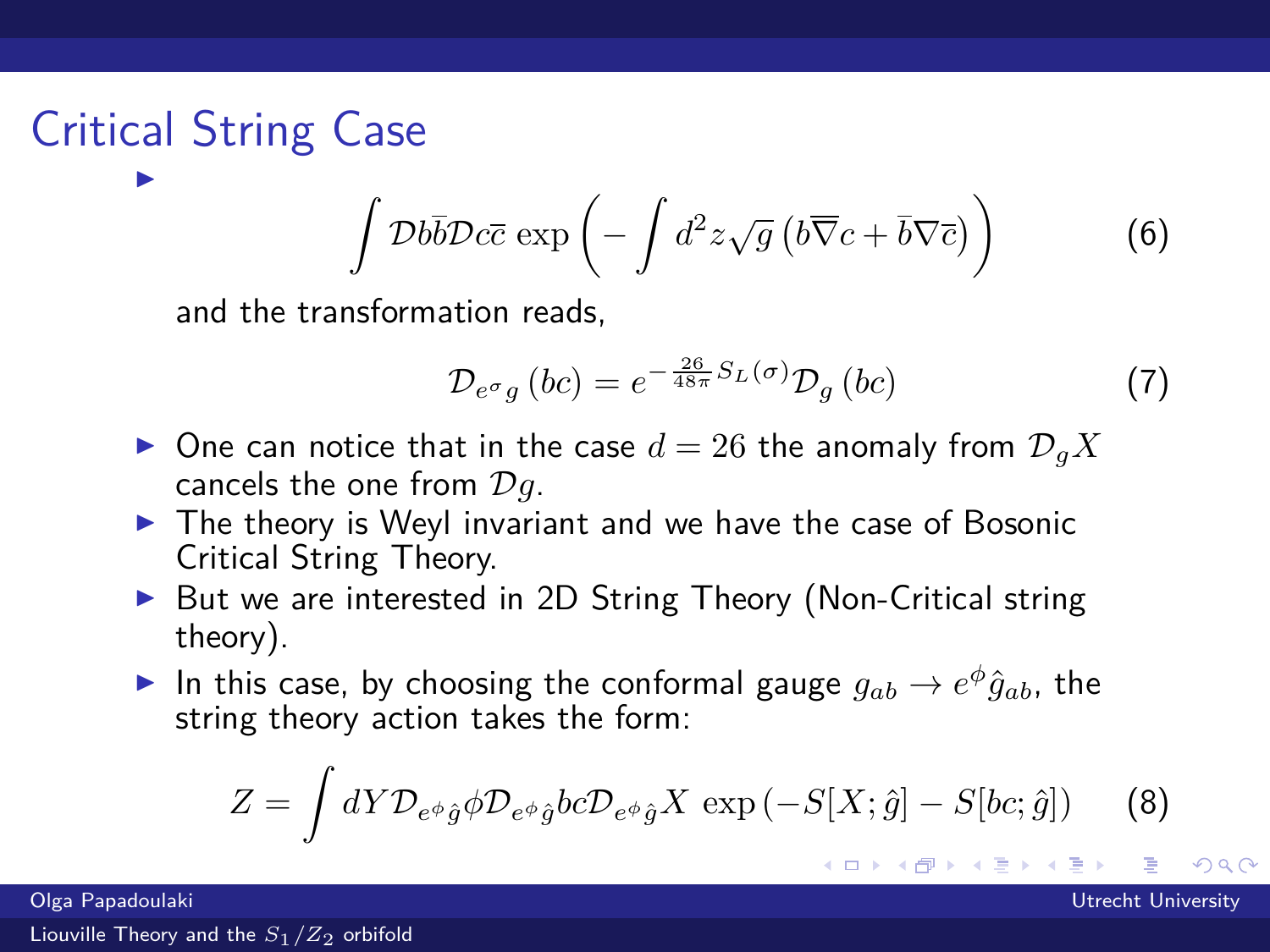## Renormalised Liouville Action

 $\blacktriangleright$  The Liouville mode measure is diffeomorphism invariant by definition, thus it satisfies

$$
\left\|\delta\phi\right\|_{g}^{2} = \int d^{2}z \, \left(\delta\phi\right)^{2} = \int d^{2}z \, \sqrt{\hat{g}}e^{\phi} \left(\delta\phi\right)^{2} \tag{9}
$$

 $\triangleright$  One can notice that the *measure* is not Gaussian.

**K ロ ▶ K 御 ▶ K 君 ▶ K**  $\Omega$ 

Olga Papadoulaki Utrecht University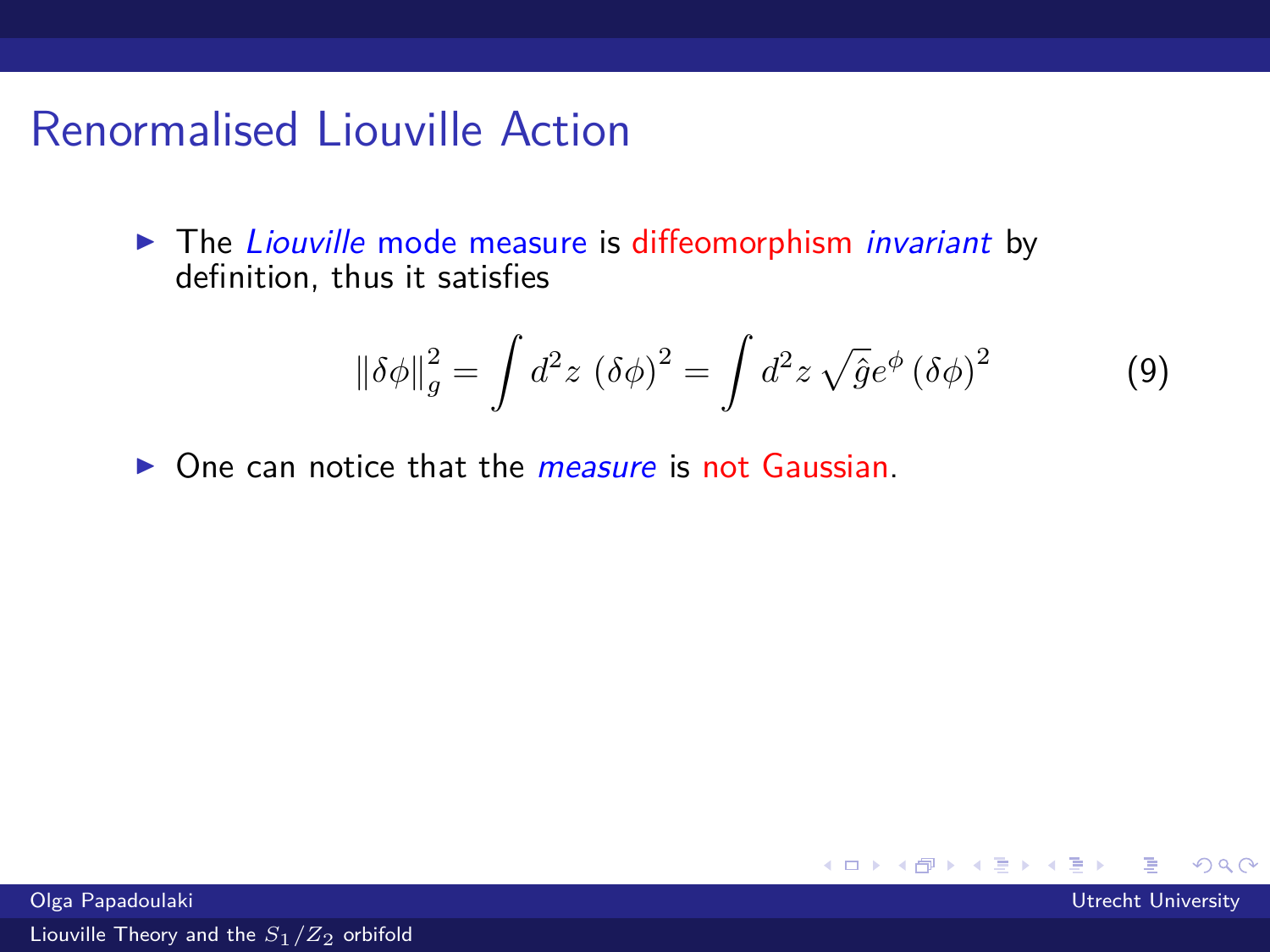#### Renormalised Liouville Action

 $\blacktriangleright$  The Liouville mode measure is diffeomorphism invariant by definition, thus it satisfies

$$
\left\|\delta\phi\right\|_{g}^{2} = \int d^{2}z \, \left(\delta\phi\right)^{2} = \int d^{2}z \, \sqrt{\hat{g}}e^{\phi} \left(\delta\phi\right)^{2} \tag{9}
$$

- $\triangleright$  One can notice that the *measure* is not Gaussian.
- $\triangleright$  We want to *bring it* into Gaussian form, hard to do it explicitly.
- $\triangleright$  We argue using locality, diffeomorphism invariance and conformal invariance, that the form of the Renormalised Liouville Action should be,

$$
S_{RL} = \frac{1}{4\pi} \int d^2 z \sqrt{g} \left( g^{ab} \partial_a \phi \partial_b \phi + QR \phi + 4\pi \mu e^{2b\phi} \right). \tag{10}
$$

**K ロ ▶ K 何 ▶** 

э

 $\Omega$ 

Olga Papadoulaki Utrecht University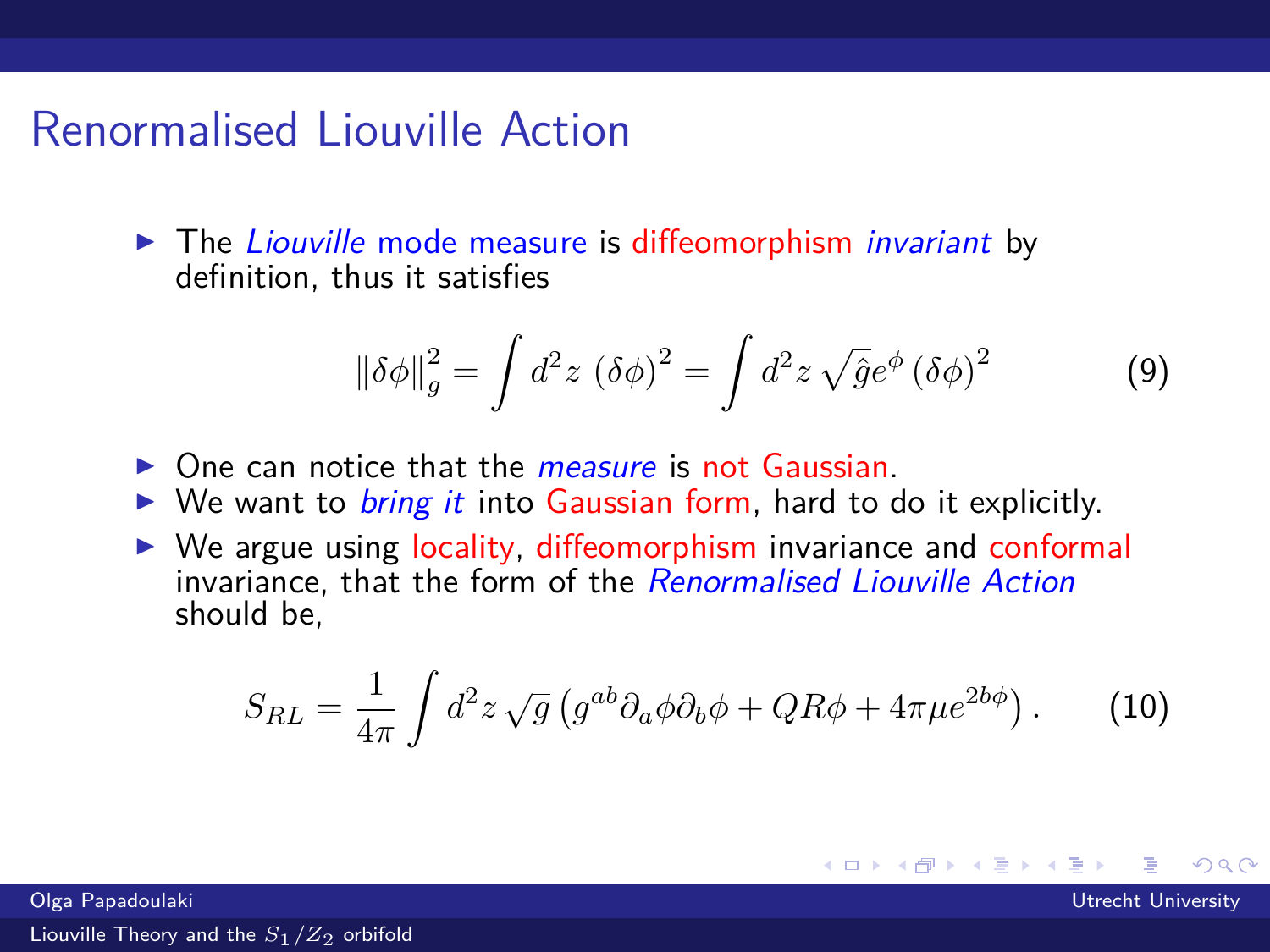# What is Q,b

- ► The theory should be invariant under  $g_{ab}$  →  $e^{\sigma} g_{ab}$  and  $\phi \to \phi \frac{\sigma}{2b}$ .
- **►** Then the  $c_{tot} = c_{\phi} + c_X + c_{ah} = 0 \Rightarrow c_{\phi} = 26 d$ .
- Using coulomb gas representation one can compute:  $c_{\phi} = 1 + 6Q^2$ where  $Q=\sqrt{\frac{25-d}{6}}$ .

メロトメ 倒 トメ ミトメ 毛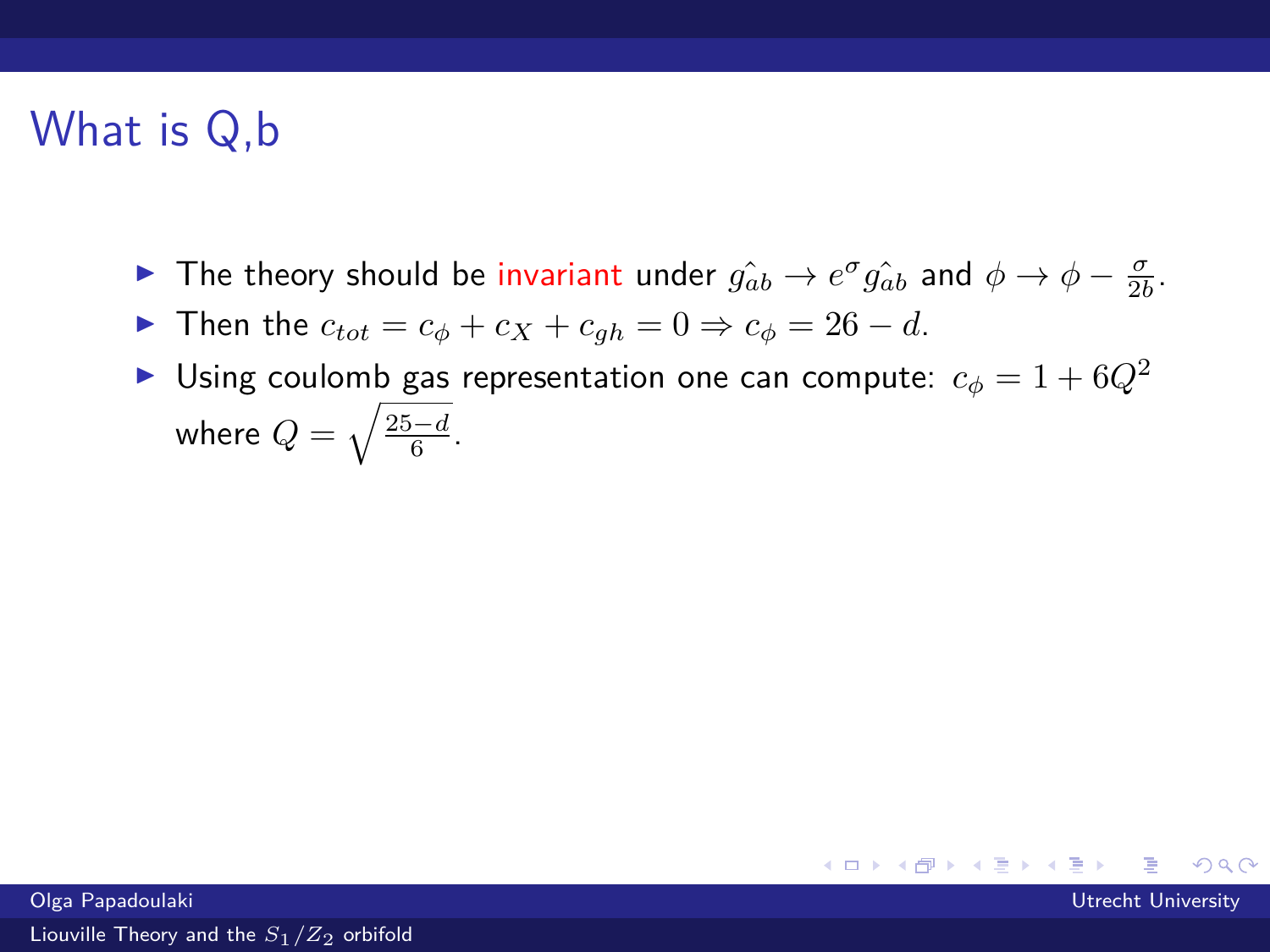## What is Q,b

- ► The theory should be invariant under  $g_{ab}$  →  $e^{\sigma} g_{ab}$  and  $\phi \to \phi \frac{\sigma}{2b}$ .
- $\triangleright$  Then the  $c_{tot} = c_{\phi} + c_X + c_{ab} = 0 \Rightarrow c_{\phi} = 26 d$ .
- Using coulomb gas representation one can compute:  $c_{\phi} = 1 + 6Q^2$ where  $Q=\sqrt{\frac{25-d}{6}}$ .
- For the theory to be conformal invariant  $e^{2b\phi}$  should be  $(1,1)$  tensor then  $\Delta = b(Q - b) = 1 \Rightarrow Q = b + b^{-1}$ .
- For the *metric* to be real  $c_X < 1$ , this can be seen by finding the  $\text{minimum } \frac{dQ}{db} = 0 \Rightarrow b^2 = 1 \Rightarrow Q_{min} = 2$ , so from expression  $Q = \sqrt{\frac{25-d}{6}}$  one can see that  $d \leq 1$ , for  $b$  to be real, but  $d = c_X.$

メロメ メタメメ ミメメ 毛

 $\Omega$ 

Olga Papadoulaki Utrecht University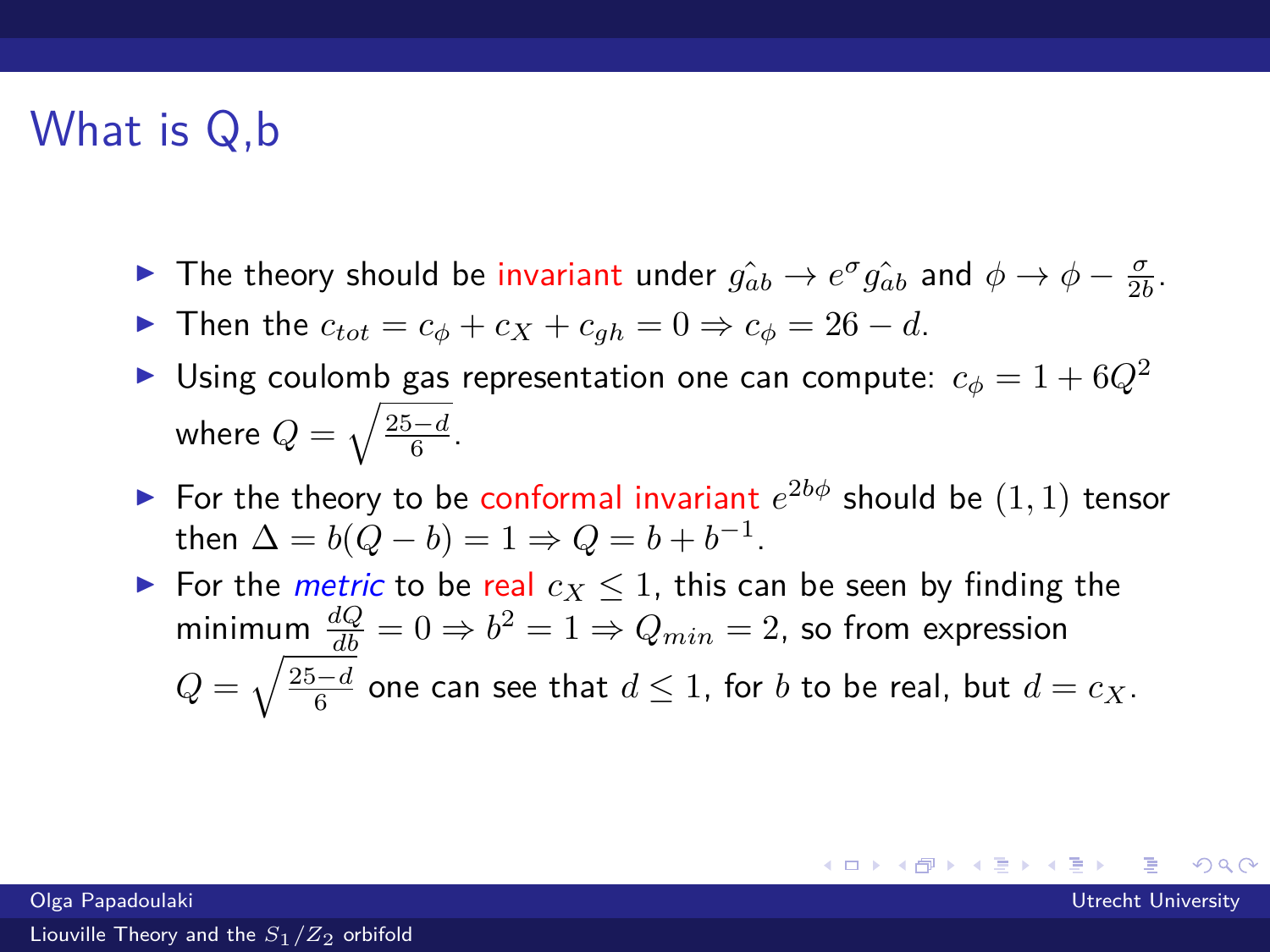#### One- loop calculation of the partition function

- $\triangleright$  We calculate the 1-loop partition function of the c=1 Liouville theory with a compactified target space with radius R.
- $\triangleright$  We can do the integration because we first integrate over the zero mode of *φ*. Then the non-zero mode path integral becomes simply free. The only contribution from the zero-mode is given by the Liouville volume, *Vφ*.

$$
Z_{circle} = \int d[Y] \mathcal{D}X \mathcal{D}\phi \mathcal{D}b \mathcal{D}c \, e^{-S_0} \tag{11}
$$

$$
Z(R) = -V_{\phi} \frac{1}{2} \int d^2 \tau \left( \frac{|\eta(q)|^4}{2\tau_2} \right) \left( 2\pi \sqrt{2\tau_2} \, |\eta(q)|^2 \right)^{-1} Z_{bos} (R, \tau) \tag{12}
$$

- $\blacktriangleright$   $\eta(q)$  is the Dedekind eta function.
- $\blacktriangleright$   $\tau_2$  is the imaginary part of the torus moduli.
- $V$  *V*<sub>φ</sub> =  $-\frac{1}{2b}$  log *μ* is the volume of the Liouville direction.  $q = e^{2\pi\tau}$ 2  $\setminus$

$$
\blacktriangleright Z_{bos} = \frac{R}{\sqrt{\tau_2} |\eta(q)|^2} \sum_{m,n=-\infty}^{\infty} \left( -\frac{\pi R^2 |n-m\tau|^2}{\tau_2} \right)
$$

Olga Papadoulaki Utrecht University

 $\Omega$ 

メロメ メ御 メメ ミメ メミメ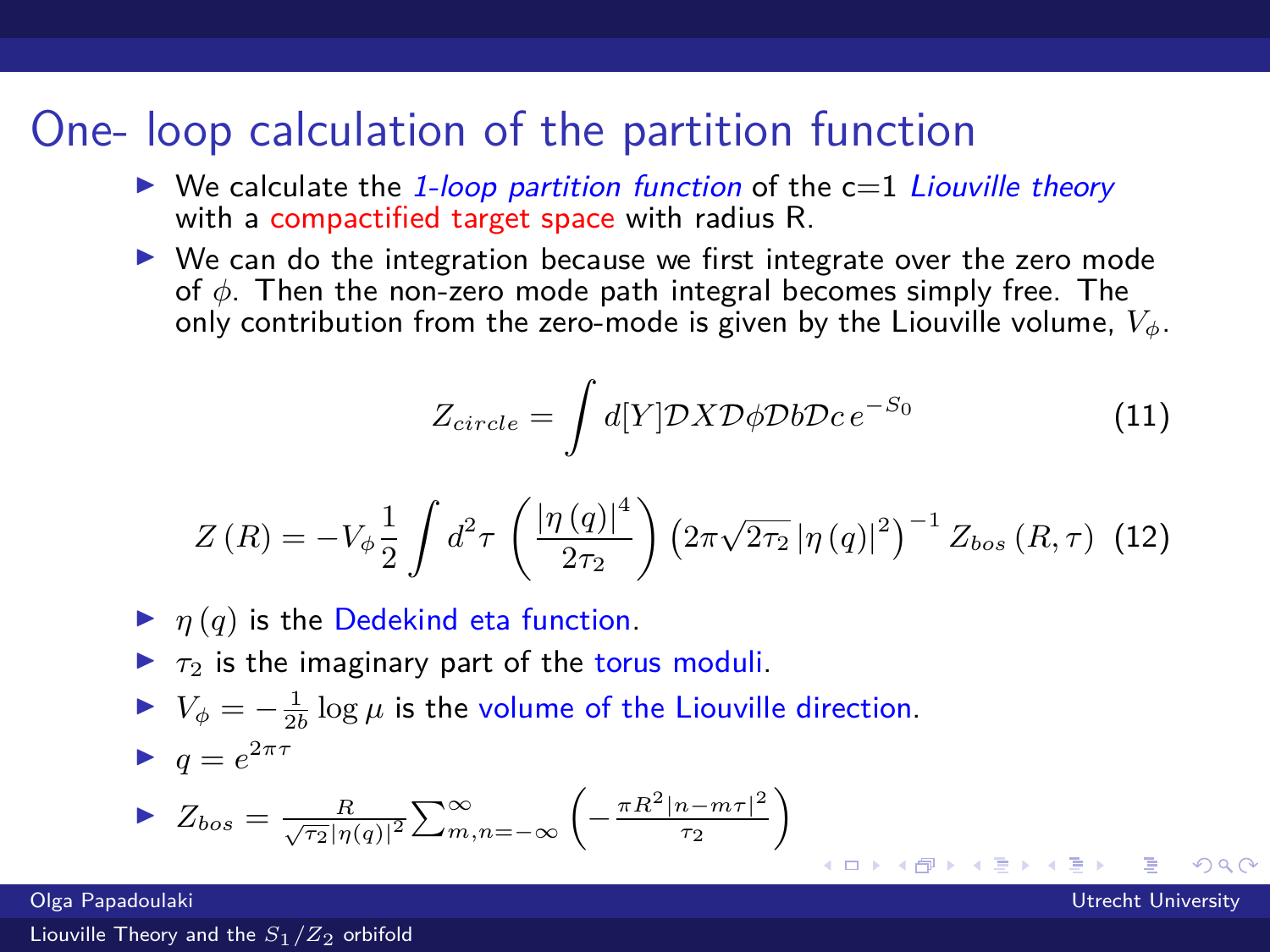# One- loop calculation of the partition function

- $\blacktriangleright$  The  $|\eta\left(q\right)|^{4}$  comes form the *integration* of the ghost oscillators.
- ► The  $\left|\eta\left(q\right)\right|^{-2}$  comes from the *integration* of the Liouville mode.
- $\blacktriangleright$  The  $(2\pi)$ √  $\overline{2 \tau_2})^{-1}$  is from the *integration* of the Liouville momentum.

 $\Omega$ 

メロメ メタメメ ミメメ 毛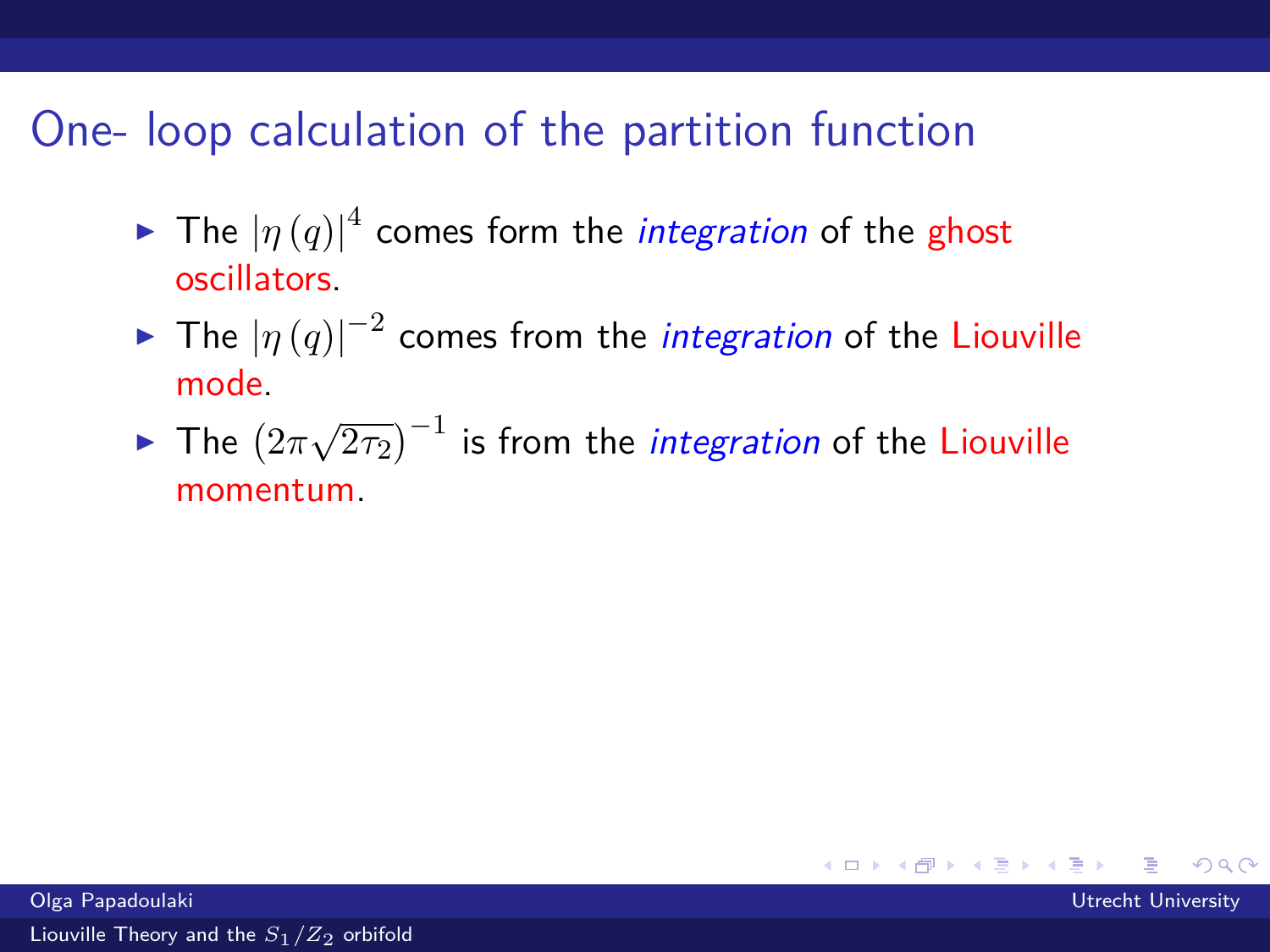# One- loop calculation of the partition function

- $\blacktriangleright$  The  $|\eta\left(q\right)|^{4}$  comes form the *integration* of the ghost oscillators.
- ► The  $\left|\eta\left(q\right)\right|^{-2}$  comes from the *integration* of the Liouville mode.
- $\blacktriangleright$  The  $(2\pi)$ √  $\overline{2 \tau_2})^{-1}$  is from the *integration* of the Liouville momentum.
- $\triangleright$  After performing the *integration* of the torus moduli we find:

$$
Z_{circle} = -\frac{1}{24} \left( R + \frac{1}{R} \right) \log \mu \tag{13}
$$

 $\left\{ \begin{array}{ccc} 1 & 0 & 0 \\ 0 & 1 & 0 \end{array} \right.$  ,  $\left\{ \begin{array}{ccc} \frac{1}{2} & 0 & 0 \\ 0 & 0 & 0 \end{array} \right.$ 

 $\Omega$ 

 $\triangleright$  This result is in *agreement* with the one coming from the matrix-model approach.

Olga Papadoulaki Utrecht University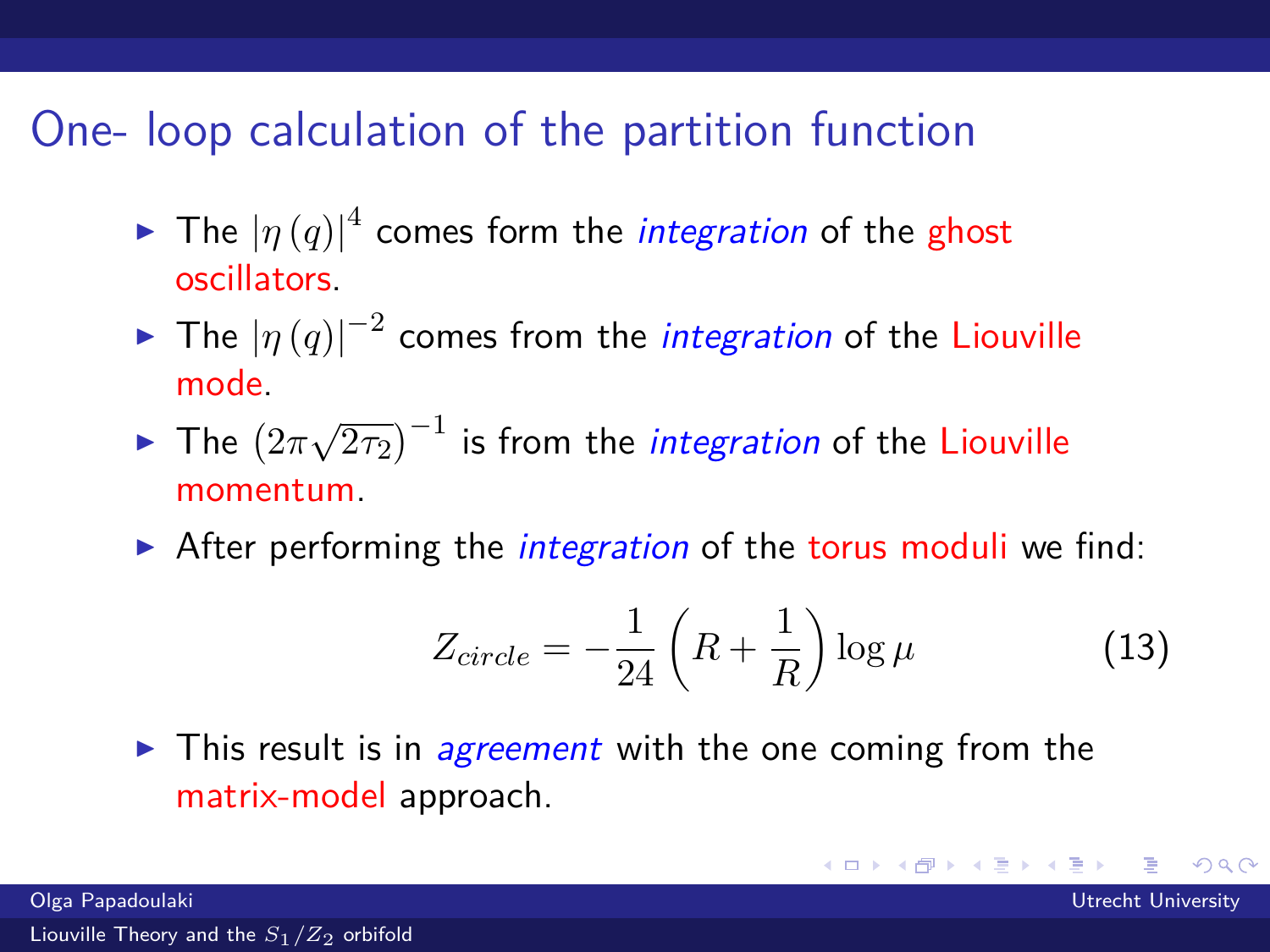# The  $S_1/Z_2$  orbifold

- If *X* is a smooth manifold with a discrete isometry group  $G$ . We can form the quotient space *X/G*.
- If the manifold has not fixed points under the action of  $G$ then *X/G* is a smooth manifold, otherwise it has conical singularities at those points.

**K ロ ▶ K 何 ▶** 

œ x k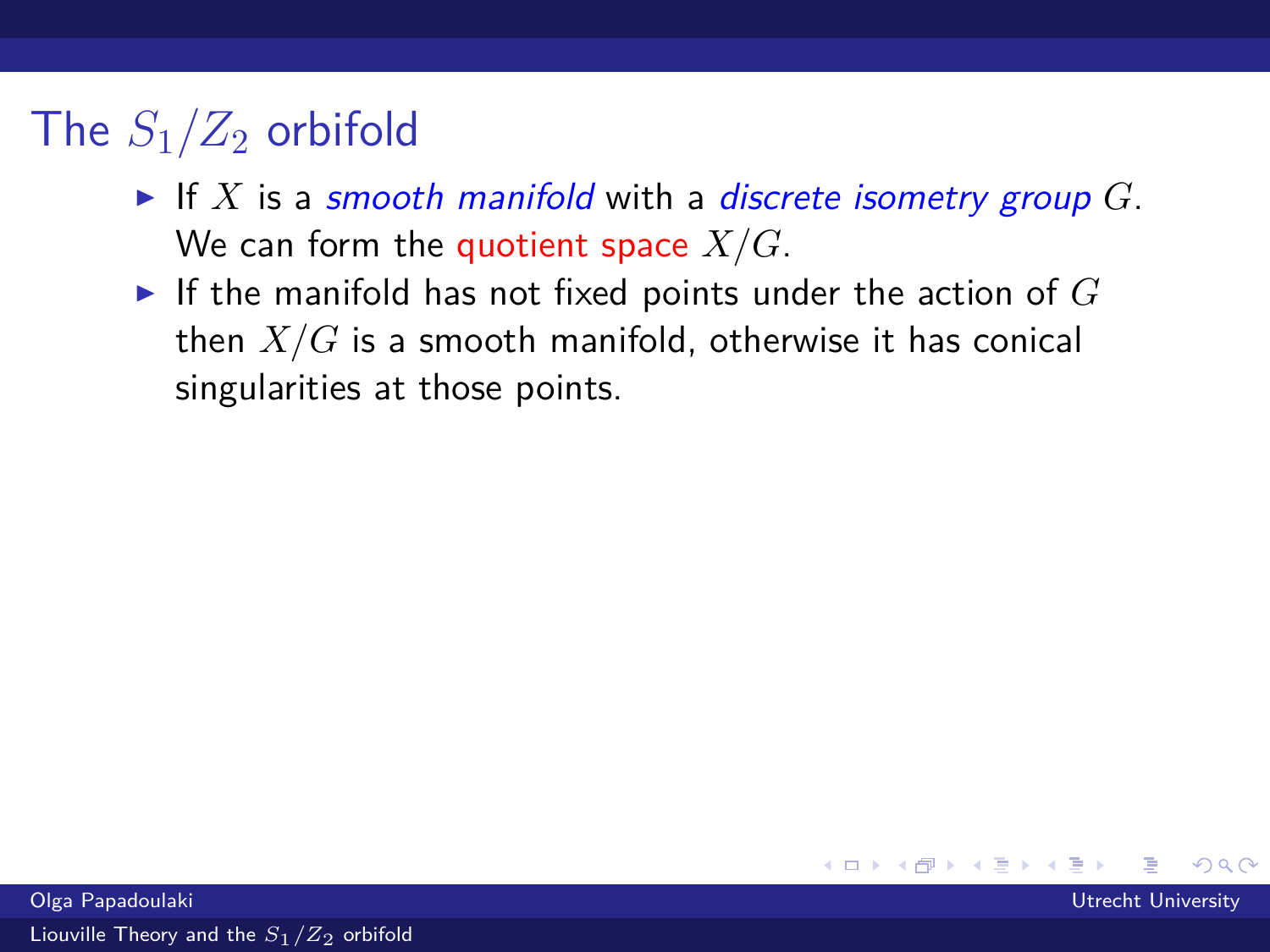## The  $S_1/Z_2$  orbifold

- If X is a smooth manifold with a discrete isometry group  $G$ . We can form the quotient space *X/G*.
- If the manifold has not fixed points under the action of  $G$ then *X/G* is a smooth manifold, otherwise it has conical singularities at those points.
- $\triangleright$  Simplest example of an orbifold is the  $S_1/Z_2$ .
- $\triangleright$  That is a *circle*  $x \sim x + 2\pi$ , on which we made the following identification  $x \sim −x$ .
- $\blacktriangleright$  This has *transformed the circle* to an interval, from  $[0, \pi]$ , with  $0, \pi$  the two fixed points.
- $\triangleright$  Physical States on an orbifold:
	- If Untwisted are those that exist on X and are *invariant* under the group *G*,  $\Psi = q\Psi$ ,  $q \in G$ .
	- $\triangleright$  Twisted states are new closed-string states that appear after orbifolding  $X^{\mu}$  ( $\sigma + 2\pi$ ) =  $-X^{\mu}$  ( $\sigma$ ) **K ロ ▶ K 御 ▶ K 君 ▶ K 君**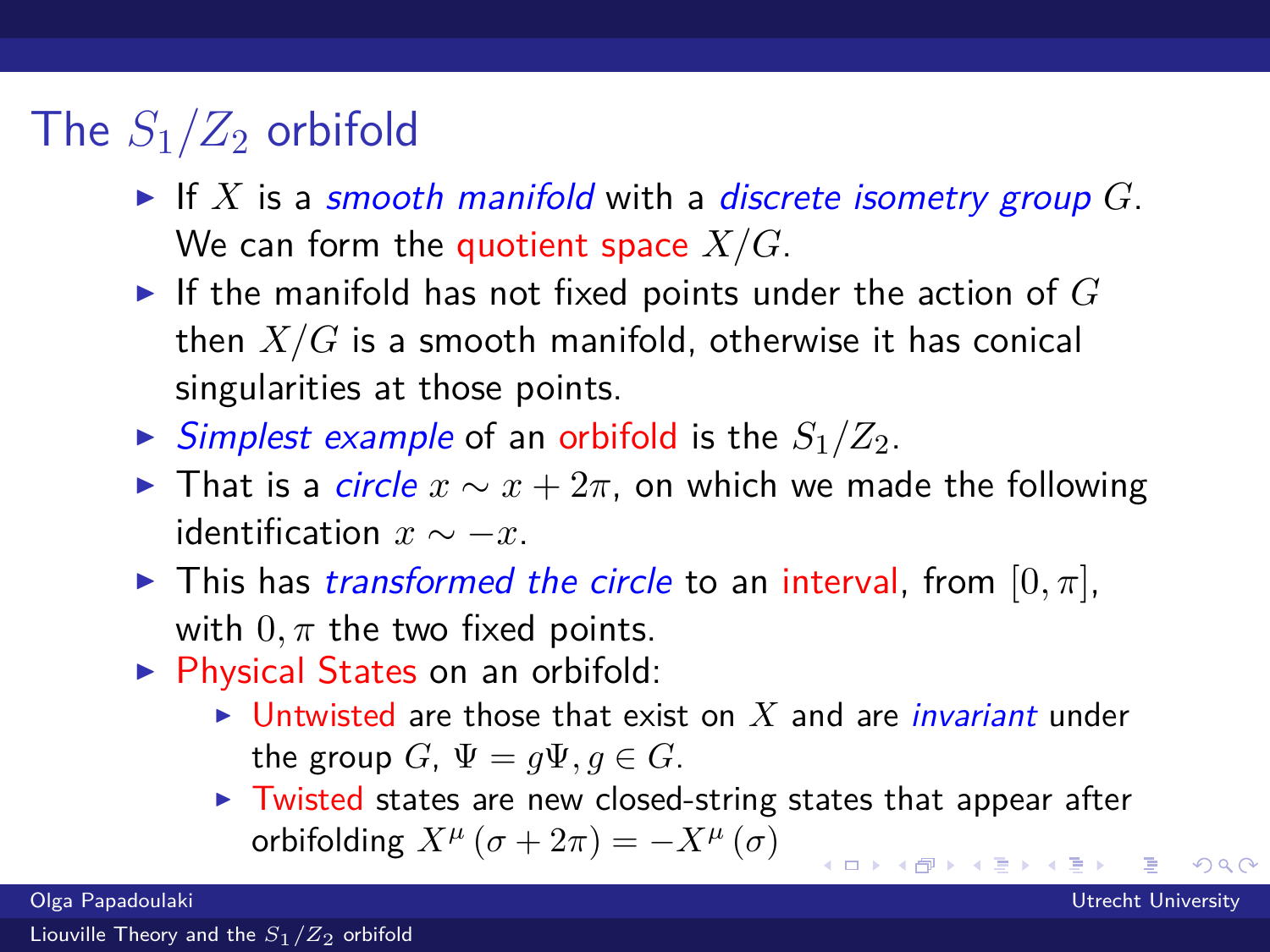# Liouville Theory on *S*1*/Z*<sup>2</sup> orbifold

 $\blacktriangleright$  The modular partition function has the following form:

$$
Z_{orb}(R,\tau) = \frac{1}{2} Z_{cir}(R,\tau) + \left\{ \left| \frac{\eta(\tau)}{\theta_{00}(0,\tau)} \right| + \left| \frac{\eta(\tau)}{\theta_{01}(0,\tau)} \right| + \left| \frac{\eta(\tau)}{\theta_{10}(0,\tau)} \right| \right\}
$$
(14)

Olga Papadoulaki Utrecht University

 $299$ 

**K ロ ▶ K 御 ▶ K 君 ▶ K 君**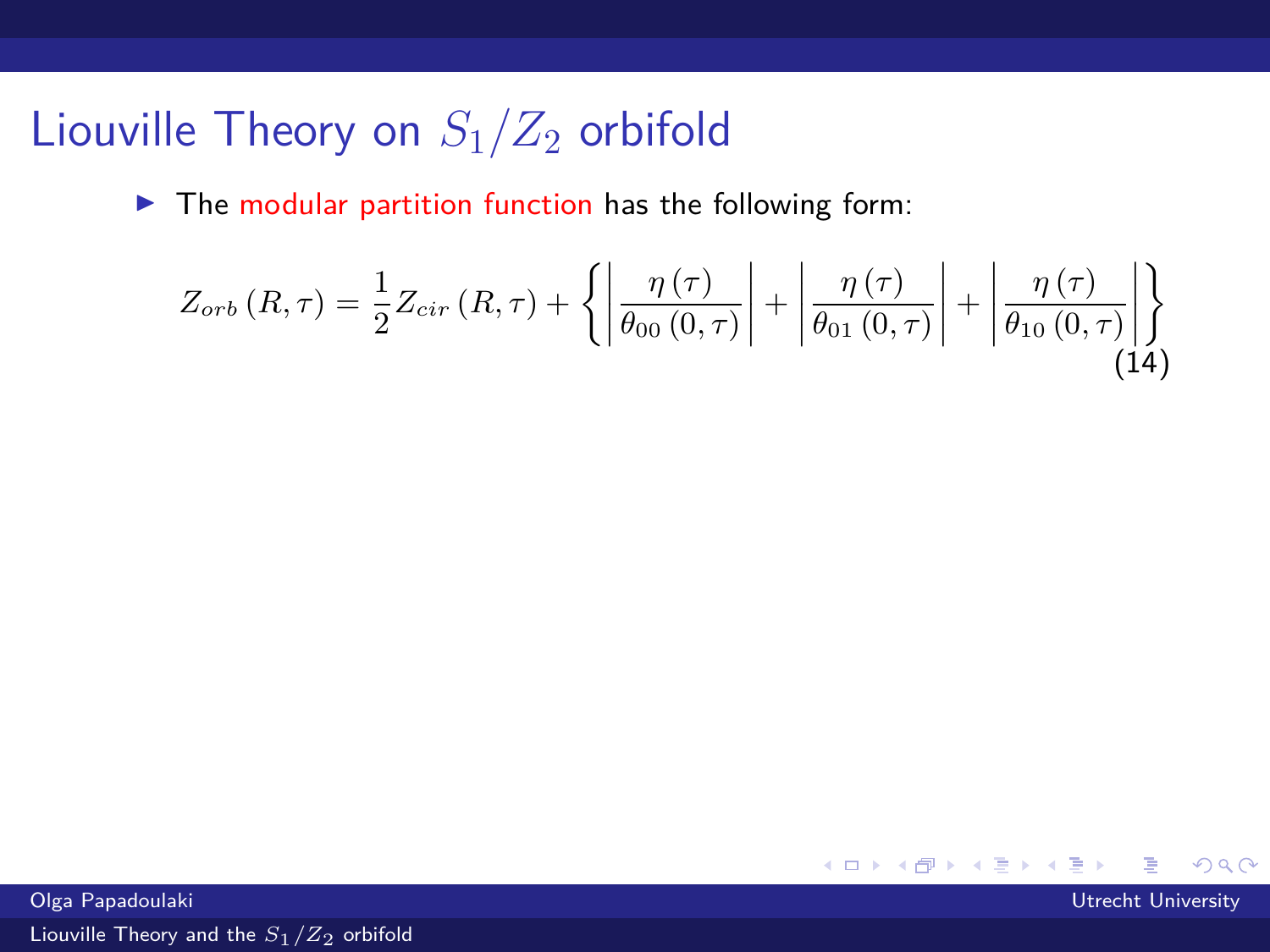#### Liouville Theory on  $S_1/Z_2$  orbifold

 $\blacktriangleright$  The modular partition function has the following form:

$$
Z_{orb}(R,\tau) = \frac{1}{2} Z_{cir}(R,\tau) + \left\{ \left| \frac{\eta(\tau)}{\theta_{00}(0,\tau)} \right| + \left| \frac{\eta(\tau)}{\theta_{01}(0,\tau)} \right| + \left| \frac{\eta(\tau)}{\theta_{10}(0,\tau)} \right| \right\}
$$
(14)

 $\triangleright$  The full torus partition function comes from the coupling of the above with the Liouville and the ghosts and integrating over the torus moduli *τ* .

$$
Z(R) = -\frac{1}{2} \int d^2 \tau \left( \frac{|\eta(\tau)|^4}{2\tau_2} \right) \left( 2\pi \sqrt{2\tau_2} \, |\eta(\tau)|^2 \right)^{-1} Z_{orb}(R, \tau) \tag{15}
$$

 $\blacktriangleright$  Performing the Integration and using the fact that  $Z_{\text{orb}}(R=1,\tau) = \bar{Z}_{\text{cir}}(R=2,\tau)$ , one gets:

$$
Z_{orb} = -\frac{1}{48} \left( R + \frac{1}{R} \right) \log \mu - \frac{1}{16} \log \mu \tag{16}
$$

メロト メタト メミトメ

 $\Omega$ 

Olga Papadoulaki Utrecht University